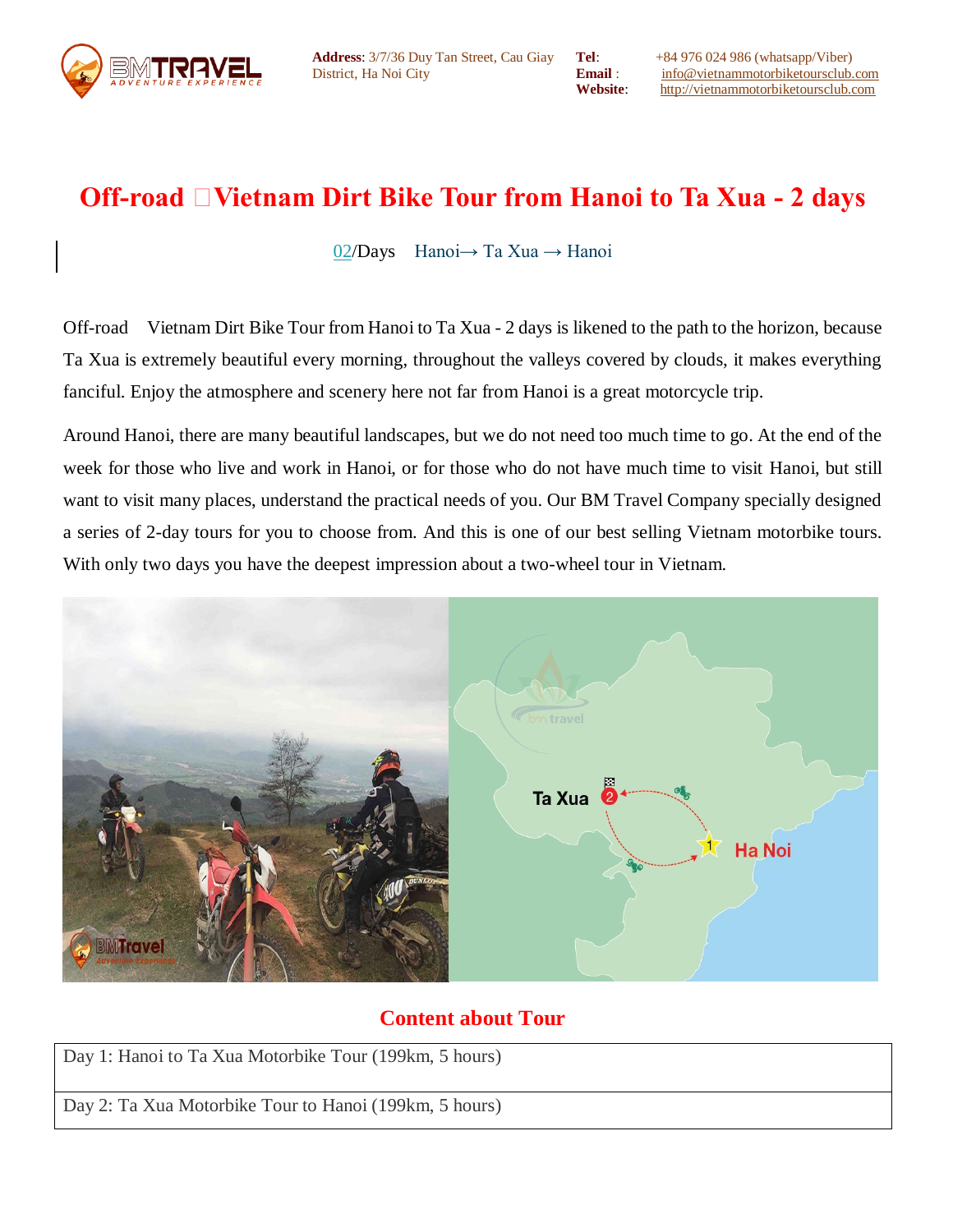

**Address**: 3/7/36 Duy Tan Street, Cau Giay District, Ha Noi City

**Tel**: +84 976 024 986 (whatsapp/Viber) **Email** : [info@vietnammotorbiketoursclub.com](mailto:info@vietnammotorbiketoursclub.com) **Website**: [http://vietnammotorbiketoursclub.com](http://vietnammotorbiketoursclub.com/)

# **Itinerary Tour**

## **Day 1: Hanoi to Ta Xua Motorbike Tour (199km, 5 hours)**

Starting off from our office, we'll head out of the city and hug the Red river dam, all the way to Trung Ha bridge across Black river in Ba Vi district and follow National Highway 32 till we reach Phu Yen for lunch. After lunch at a local restaurant, we'll head across Giap wood to Bac Yen township. Here, the true challenge begins. We'll embark on a 12 km seemingly vertical mountain trek with our bikes, a tough feat even on dry and sunny days, with chilling and breathtaking scenery pushing us forwards all the way.

We'll get to our destination at a clearing right beside the "dinosaur back". Time for barbeque, beer, and relaxation amid this remote and pristine nature's playground amid the clouds.

### **Day 2: Ta Xua Motorbike Tour to Hanoi (199km, 5 hours)**

We'll start off early in the morning, around 7 am. We'll ride the "dinosaur backbone", take in its majesty in the early hours right in the middle of green valleys and fluffy clouds. After that, we'll head back to our station for breakfast, and proceed with our way back.

Here we have choices for you:

**Route 1:** We can backtrack our way back to Hanoi and arrive at 3:30 pm, dodging the rush hour.

**Route 2:** We'll tread through one of the four "bikers' graveyards" in the North with its notorious extreme offroad and bumpy dirt-path stretching over 35 km. This will add just the perfect amount of thrill to your short bike tour as you push yourself to conquer that which many have failed before.

We'll return to Hanoi, and bid farewell to 2 days of thrill, danger, excitement, as well as tranquility and romance. Just know that you have earned the ultimate bragging right for championing an extremely tough rough of the **Northern Vietnam** mountains.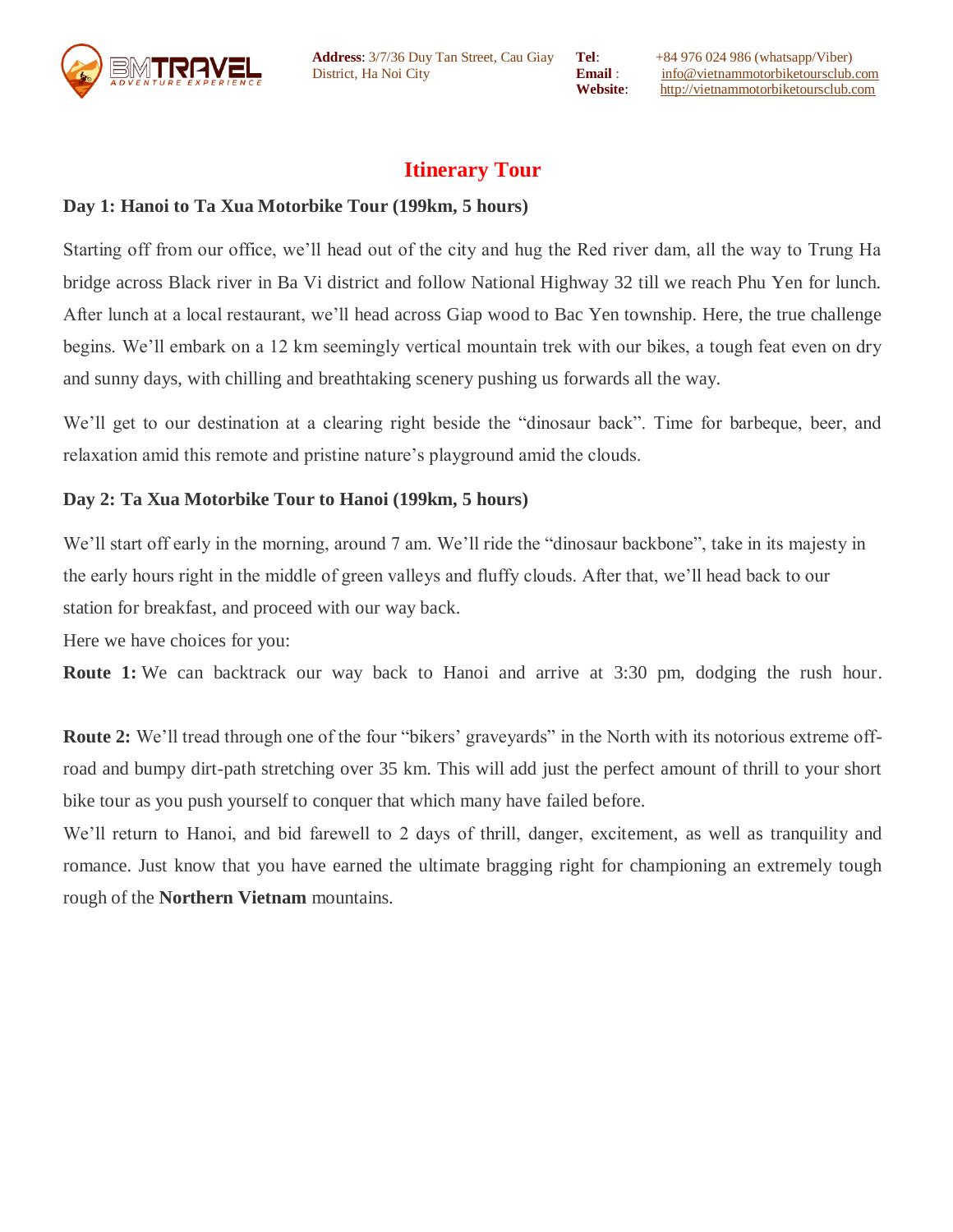

### **The following list is the latest updated price for Vietnam motorcycle trips in 2020**

- *Newest & Best Maintained Honda motorbikes*
- *Long Experienced & Helpful People*
- *Great Value for Your dollar*
- *Unique & Hidden Routes, Customized Tours!*
- *Flexible & Secured Payment*
- *No Hidden Cost*
- *Minimum Of Deposit ( The Balance can be settled in Hanoi, can pay by cash or credit card )* **What's Include**

### **Above price includes:**

- English Speaking Tour guide/Mechanic / Photographer / Video Recorder.
- Quality Japanese Honda Motorcycles with spare things ( Honda XR 150cc or Honda CRF250L ) CRF250L cost extra.
- All meals on tour (local Vietnamese food)
- Accommodation ( standard hotel or home stay based on double, twins or triple shared room)
- All fuel/Gasoline
- Boat trips on Lakes or Rivers
- All entrance tickets/ Permits to remote areas
- Helmets/Gloves and Bright reflecting Jackets
- Hotel pick up
- Dirt on your SHOES and FACE or more

#### **Excludes:**

- Travel insurance
- Visa to Vietnam
- Flight tickets
- Gratuities, tips for tour guides/ drivers
- Beverages & other personal expenses Important Notes:
	- + Single stay will cost 20 USD extra/ day.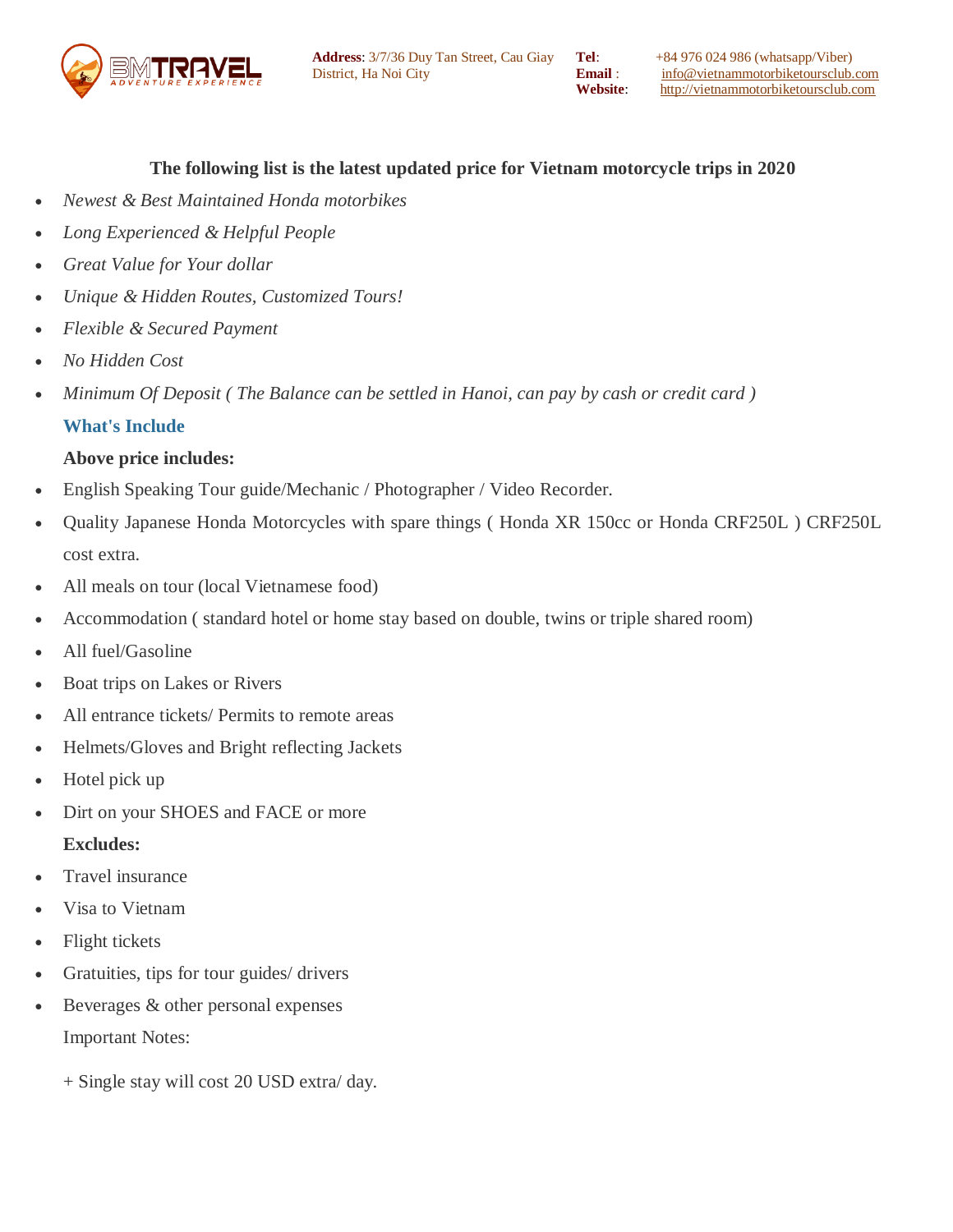

- + We provide support vehicle and driver with extra price of 150 USD/day/ truck upon request!
- + Ho Chi Minh trail motorbike tours will cost more. Please CONTACT US for more details.
- + If tours are not depart/ end in Hanoi then surcharge for bike shipping to/ back: 120 USD/ bike.

#### **BOOKING CONDITION**

> To secure your bookings we require a minimal of 30 % deposit. Balance can be made upon arrival

> The rider is responsible for any bank charges. ( surcharge 3,5% if you pay by credit card )

> The balance can be paid by cash or credit on the first day of the trip

> If you cancel the Vietnam motorbike tour before the departure date, you will lose 100% of the deposit.

> If you cancel the tour after the departure date, you will lose 100% of the total cost/ fee of the tour for any reason.

> After departure, NO REFUNDS will be given for any reason, if you cancel the tour.

 $>$  A Damage Cost deposit of US\$ 100 – 1,000 or more is required for each motorcycle for using in the guided or self-guided motorcycle tours. In case of a self-caused accident, your own participation is up to US\$ 2,000 or more.

### **"We promise to deliver the best balance for every single DOLLAR"**

### **Hightlight**

This is a fairly challenging route despite only consisting of a moderate amount of off-road riding, because of the sheer distance we need to cover. However, this is also one of the most gratifying route to conquer in Northern Vietnam given our short time frame of 2 days and 1 night. Whether you have a chronic case of the wanderlust, or are in need of a little romanticism in your life, this short bike tour has it all. On this tour, we'll tread through a whole array of emotions: the mellow freedom of the open road, the stoic towering mountains, the endlessly vibrant green valleys, the ever-upwards coiling mountain roads, and the giant crescent terraces. We'll take on 12 km extreme off-road mountain climbing with our bikes from the town of Bac Yen all the way to the peaks of Ta Xua.